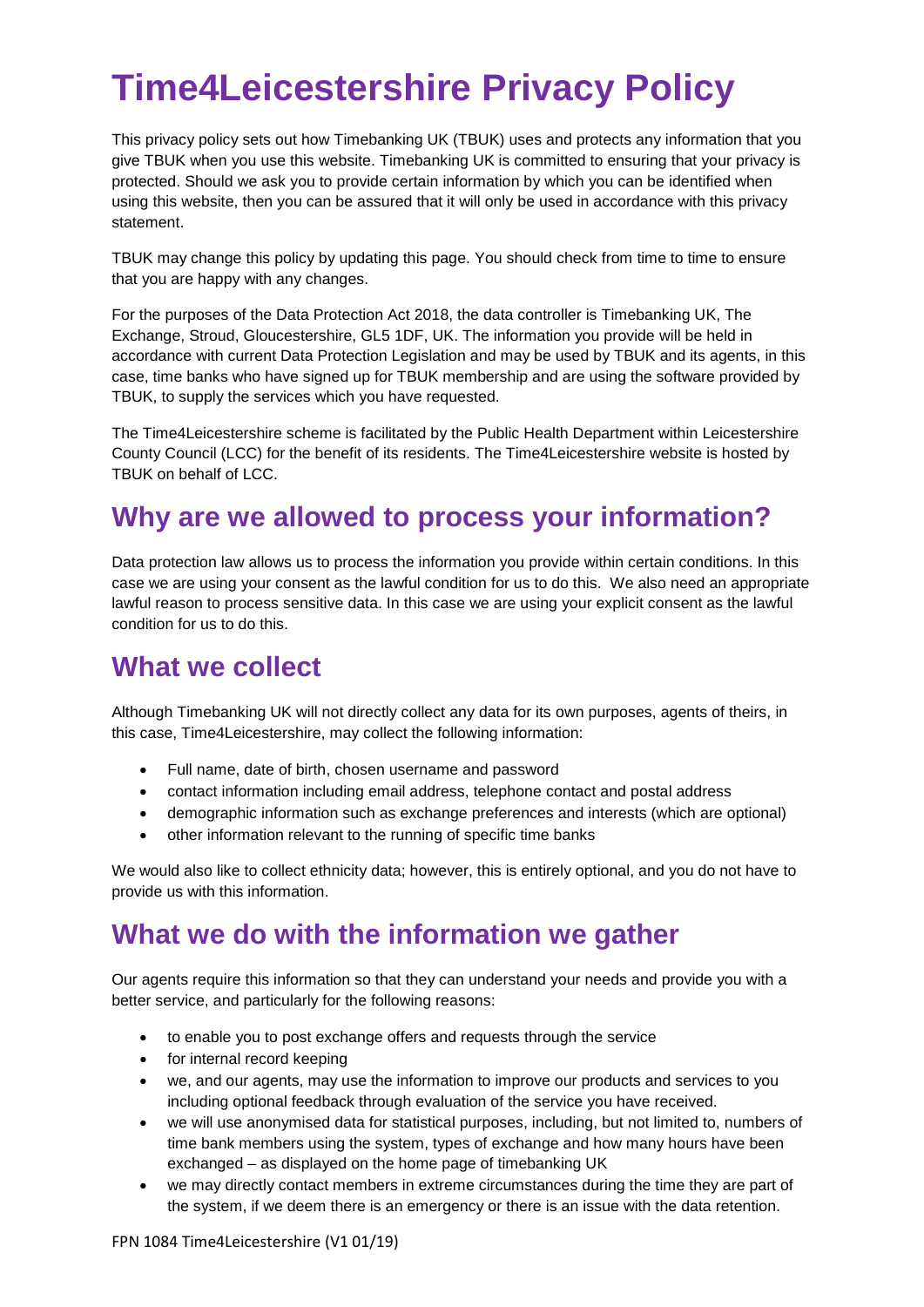We may also contact members directly if there is a change to this policy or service terms and conditions

#### **Who will we share this with?**

Sometimes we need to share your information with others. We will only do this when it is necessary in order to offer you this service, or if we are required to do so by law. We do not plan to share it with anyone else or use it for anything else.

#### **Where we store your personal data**

The data that we collect from you will currently be stored in the European Economic Area ("EEA"). Currently, it will be processed by members of Timebanking UK, the developers of the software and in rare circumstances by staff at the database hosting company. This means that it may, occasionally, be processed by staff operating outside the EEA who work for suppliers. In such cases, we rely on the vetting process of our partners. By submitting your personal data, you agree to this transfer, storing or processing. We will take all steps reasonably necessary to ensure that your data is treated securely and in accordance with this privacy policy.

All information you provide to us is stored on secure servers. Where we, or our agents, have given you (or where you have chosen) a username and password which enables you to access certain parts of our site, you are responsible for keeping this information confidential. We ask you not to share a password with anyone.

Unfortunately, the transmission of information via the internet is not completely secure. Although we will do our best to protect your personal data, we cannot guarantee the security of your data transmitted to our site; any transmission is at your own risk. Once we have received your information, we will use strict procedures and security features to try to prevent unauthorised access.

#### **How long will we keep it for?**

We will only keep this information for as long as necessary or as the law requires. For the purposes of this service we will keep this information whilst a member is a part of the scheme. If you wish to leave the scheme, you can do this at any time by contacting your local time banking agent and details of ceasing membership with the scheme are contained within the members handbook

#### **What if something changes?**

If the information you provided changes, or your circumstances change you can amend this within your personal profile or contact your local timebanking agent. If we need to change something for example, who we want to share this information with, we will contact you to let you know.

# **Security**

We are committed to ensuring that your information is secure. In order to prevent unauthorised access or disclosure, we, and our hosting company, have put in place suitable physical, electronic and managerial procedures to safeguard and secure the information we collect online.

#### **Links to other websites**

Our website may contain links to other websites of interest. However, you should note that we do not have any control over those websites. Therefore, we cannot be responsible for the protection and privacy of any information which you provide whilst visiting such sites and such sites are not governed